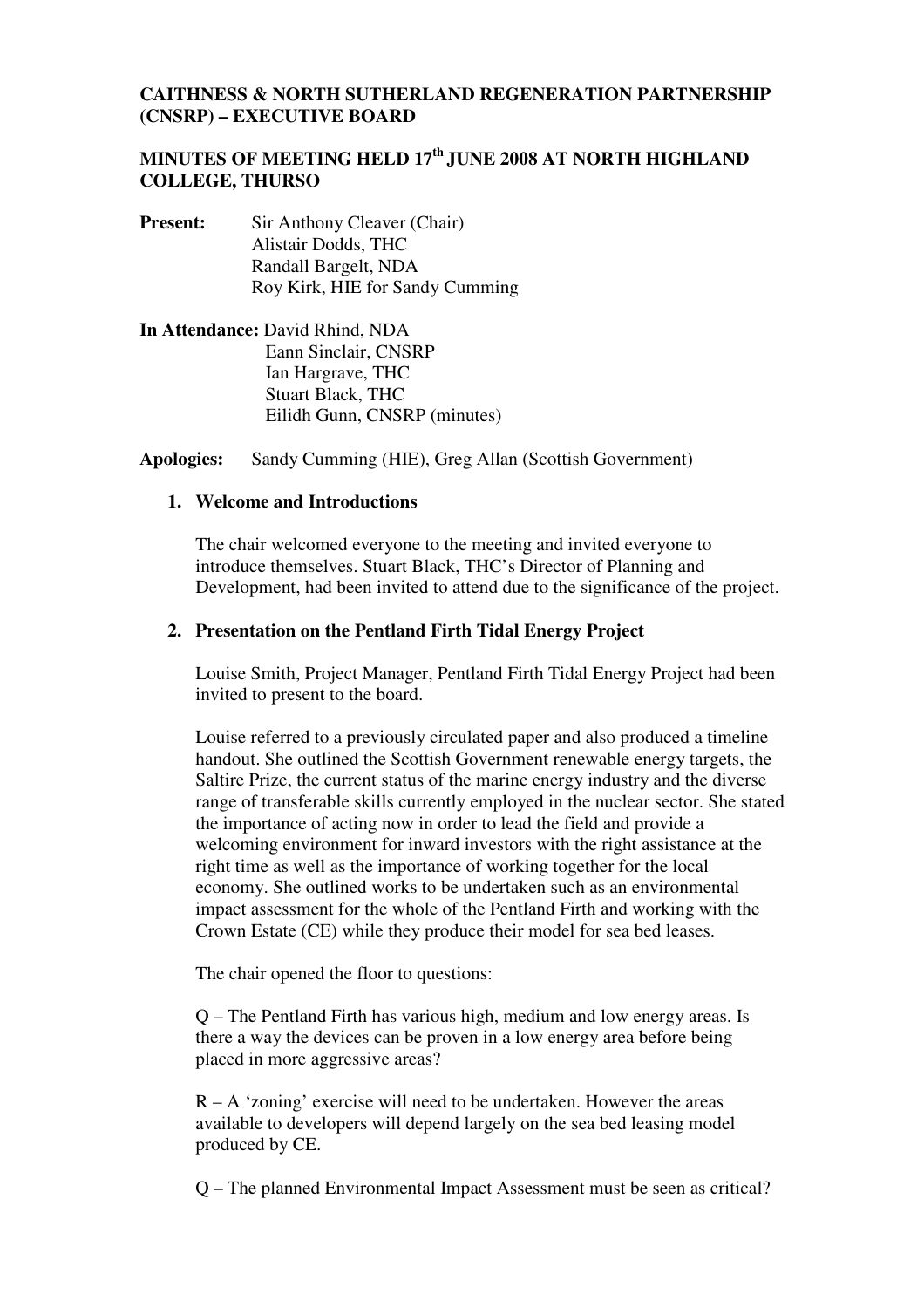R – Developers are pursuing their own areas of interest and will undertake their own studies relating the impact of their own devices. They will also undertake a study for their lease area once this information is available. However one study for the whole of the Pentland Firth that encompasses all foreseeable aspects such as wildlife, shipping and fishing will need to be undertaken. It may take up to two years to carry out environmental monitoring that would be acceptable to regulatory bodies.

Q – What can we do to assist CE with sea bed leases? Can we have sight of the model prior to a public announcement? Can we influence it to ensure it is for the benefit of the industry?

R – We have had, and will continue, close discussions with CE. THC are currently in discussion with the CE in relation to the speed of decisions on various issues which can also include sea bed leases. Sir Anthony offered to meet with CE for discussions, also suggested a paper to CE from this meeting. It was noted that CE sit on the board of the Pentland Firth Tidal Energy Project and this subject will be brought up at the next board meeting, perhaps inviting CE to produce a draft model for a future meeting. **ACTION Stuart Black and Ian Hargrave** to lead on this discussion.

Q – The issue of the grid connection was raised.

 $R$  – Louise and Duncan have had meetings with Scottish & Southern, as have many developers. Planned work on the Beauly-Denny line may be ready by 2012/13, subject to Public Enquiry. If this work is to go ahead then an upgrade to the Dounreay-Beauly line will be carried out at the same time. However this increase would only meet existing demand. A subsea interconnector down the East coast of the UK is being studied by CE - however this is estimated at £2.4 billion. The grid issue is being discussed at the highest political levels, but we should ensure we are involved in any subsea cable talks. Sir John Parker is chair of National Grid and Sir Anthony could arrange to meet with him if necessary.

Q – The question of a budget to pay for zoning studies, grid studies and the environmental impact assessment was raised.

R – It was requested that Louise produce a schedule of detailed costs for the next 2-3 years. Louise will circulate this in advance of the next meeting **ACTION Louise Smith.** It was agreed that some 'risk money' will need to be put forward to ensure the area does not lose out on this opportunity.

Q – There may be various sources of funding such as European regional Development Funding which has a focus on R&D.

R – Louise to produce a list of possible funding sources. **ACTION Louise Smith**

Q – It was noted that a developer had already set up in the area.

R – Tocardo, a Dutch company have plans to establish an array of 10-15 devices in the Pentland Firth, create a small fabrication company and create 10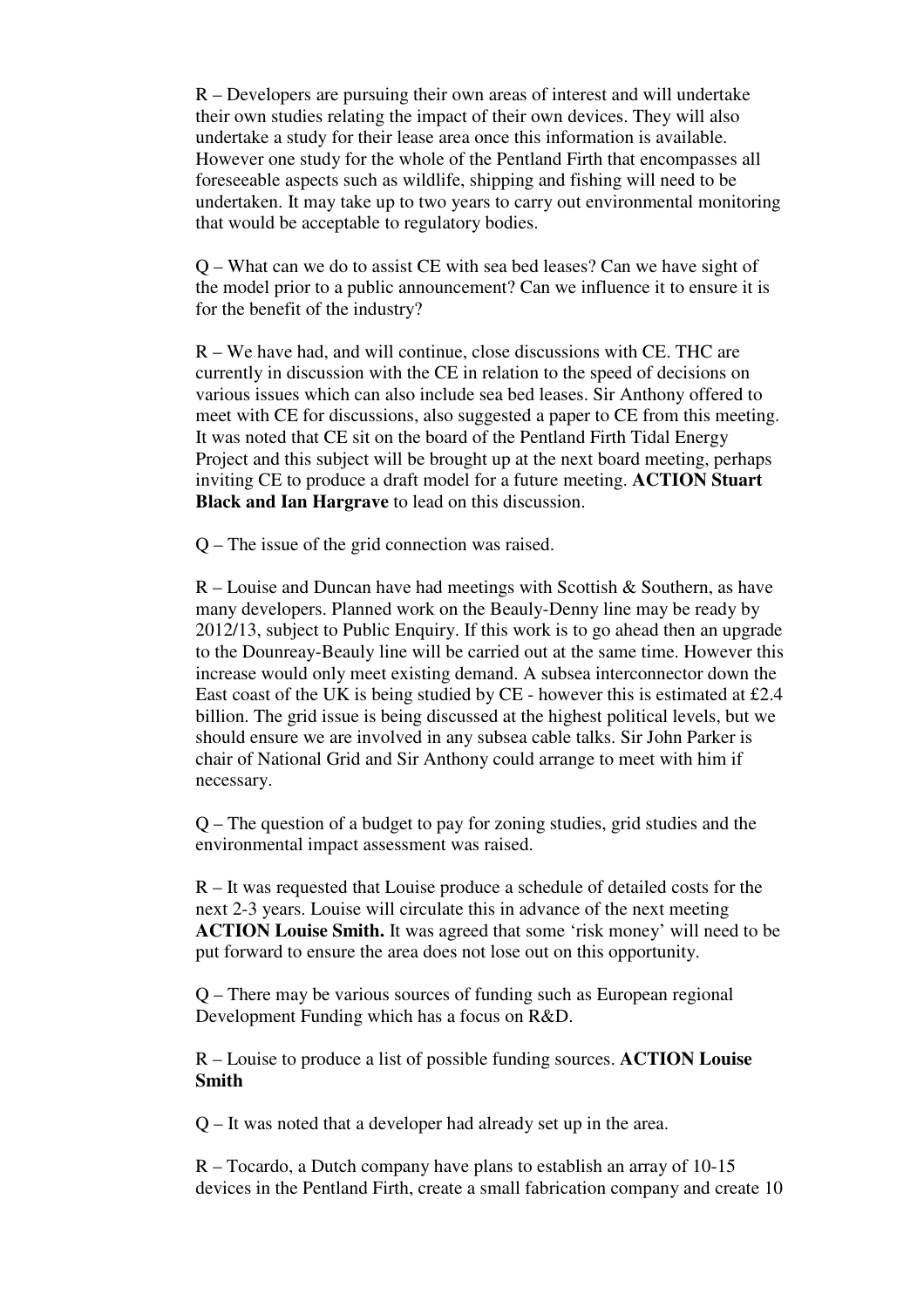new jobs. The Company is, however, reluctant to bring forward its investment without a seabed lease.

The Chairman closed the discussion, thanking Louise for her time and concluding that there are three main issues to be addressed: the model for sea bed leases; grid connection strategy; environmental impact study.

## **3. Minute of Executive board Meeting held on 20th March 2008**

The minutes of the meeting of  $20<sup>th</sup>$  March 2008 were approved.

#### **4. Matters Arising**

Feb 2008 Report on Berriedale Braes – not to be pursued at Council level at the moment as the strategic transport announcement is due early autumn. **ACTION** carried forward – THC to feed back to board.

### **5. Advisory Board**

The advisory board held its first meeting earlier today. They discussed the role and remit of the advisory board and who else might be invited to join, whilst still keeping the numbers below 20. John Thurso was unable to attend but had put forward a note with his comments.

A need for clearer communication was noted. For example people being unaware of the number of completed actions from within the main Action Plan. It was agreed that the press will be invited to the next Advisory Board meeting. **ACTION Eann Sinclair.** A communications strategy needs to be developed. **ACTION Eann Sinclair** to draft.

The Advisory Board also discussed the lack of a local person on the CNSRP Executive Board. This had previously been discussed by the Executive Board and it was agreed that the Advisory Board remained the most effective channel for political and community advice. It was noted however, that the staff employed on the CNSRP are local to Caithness, as are those on the Senior Officers' Group.

The issue was raised of HMRC's plans to vacate the Wick tax office, potentially losing around 23 public sector jobs with an estimated annual wages bill of £0.5M in the local community. Sir Anthony offered to help take this forward. **ACTION Eann Sinclair** to brief Sir Anthony. With the planned Council office redevelopment in the centre of Wick it was suggested that colocation might be possible.

## **6. BT Homeshoring**

Fifteen quality jobs have now been created as part of the BT Homeshoring pilot offering significant savings to BT  $(5-10\%$  operational savings while increasing wages). Thurso was chosen due to the quality of the BT operation on Thurso Business Park, and its low turnover of staff. If the pilot is successful BT may announce further development of the idea later in the year.

## **7. Update from Programme Manager – Action Plan snapshot 3**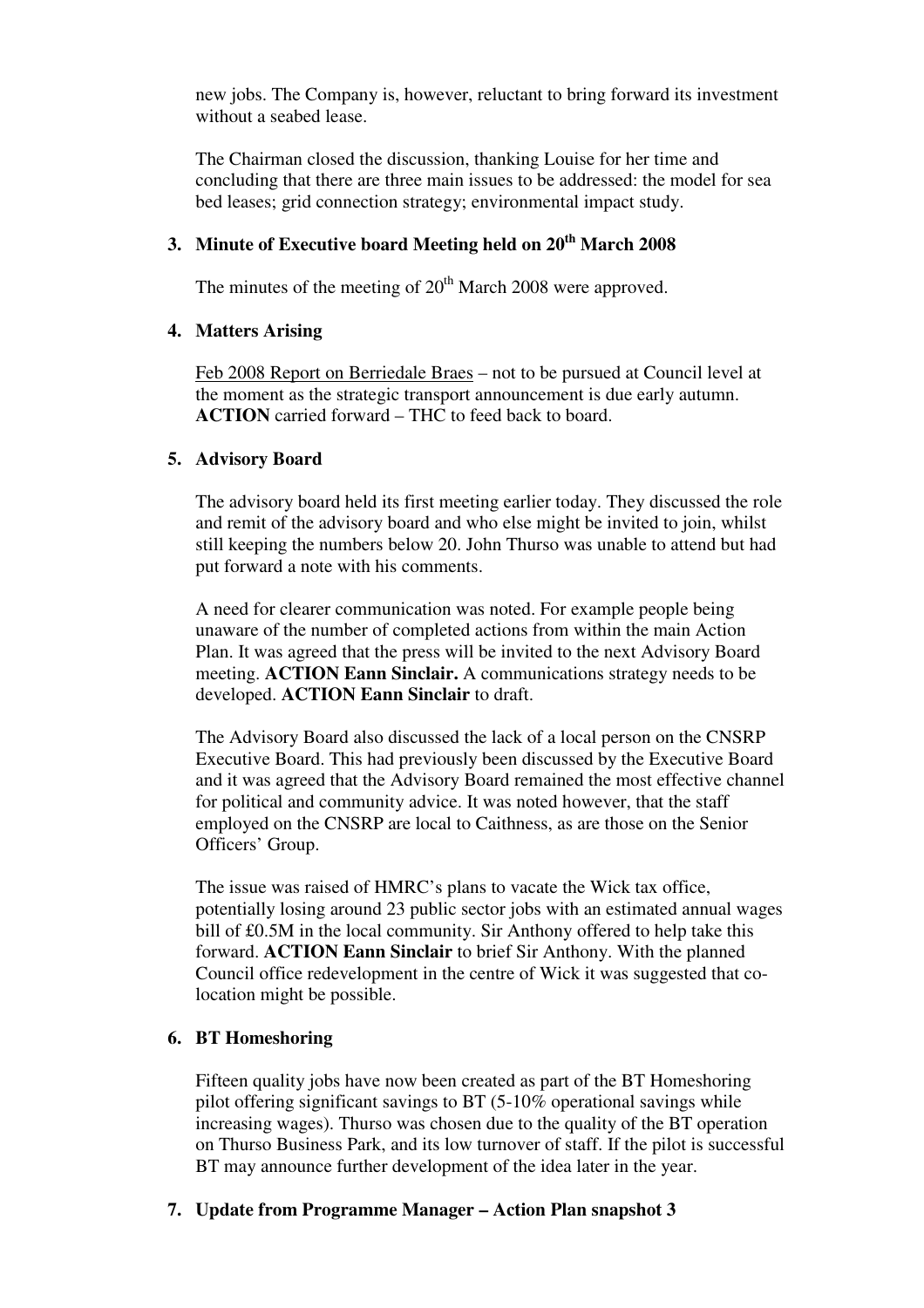Eann Sinclair has now been in post approx two months. He has altered the layout of the Action Plan by removing any actions completed and any actions considered to be core business for the partners.

He plans, with agreement from the board, to radically alter the layout for snapshot 4 by increasing the clarity of the actions, making them easier to prioritise. Each action will, where possible, have only one body responsible for its delivery, allowing better monitoring of progress.

The board were in agreement as long as any actions being moved or removed are justified and the document remains in line with the Government Economic Strategy.

**ACTION Eann Sinclair** to issue snapshot 3 to the public, and to circulate snapshot 4 in advance of the next board meeting.

### **8. Update from inward Investment Executive**

HIE is in the process of recruiting a new Inward Investment Executive. It is hoped to have someone in post by August. Activities are continuing in the meantime:

**Energy –** Companies are ambitious to obtain leases for the Pentland Firth. Currently five tidal companies and two wave companies have firm interest if we can solve the grid connection issues. One of the main attractions of locating in the area is said to be the level of group working they have witnessed, and we will ensure this continues to be the case.

**Engineering –** Working on an initiative to co-ordinate the promotion of the Caithness engineering sector. It is hoped this will happen through the revitalised Chamber of Commerce. HIE Thurso office has just secured approval for investing in a local engineering project with the potential to create up to 50 new jobs.

**Service sector –** Will continue to work with BT to ensure success of its Homeshoring pilot. HIE is also in discussions with another service client, with the possibility of creating 150 new jobs.

**Food & Drink –** Planning a Caithness & Sutherland 'food fair' for 2008, building on the success of last year's event which was aimed at both general consumers and industry buyers. There are also plans to hold a similar event in London in 2009, aimed at UK & international markets.

It was explained that the rate of decommissioning job losses was now due to be steadier than previous projections of losing large numbers of people at one time. The NDA therefore needs to understand the nature and timing of inward job creation so that it can help match this to the timings of any site-based job losses.

#### **9. Press and PR**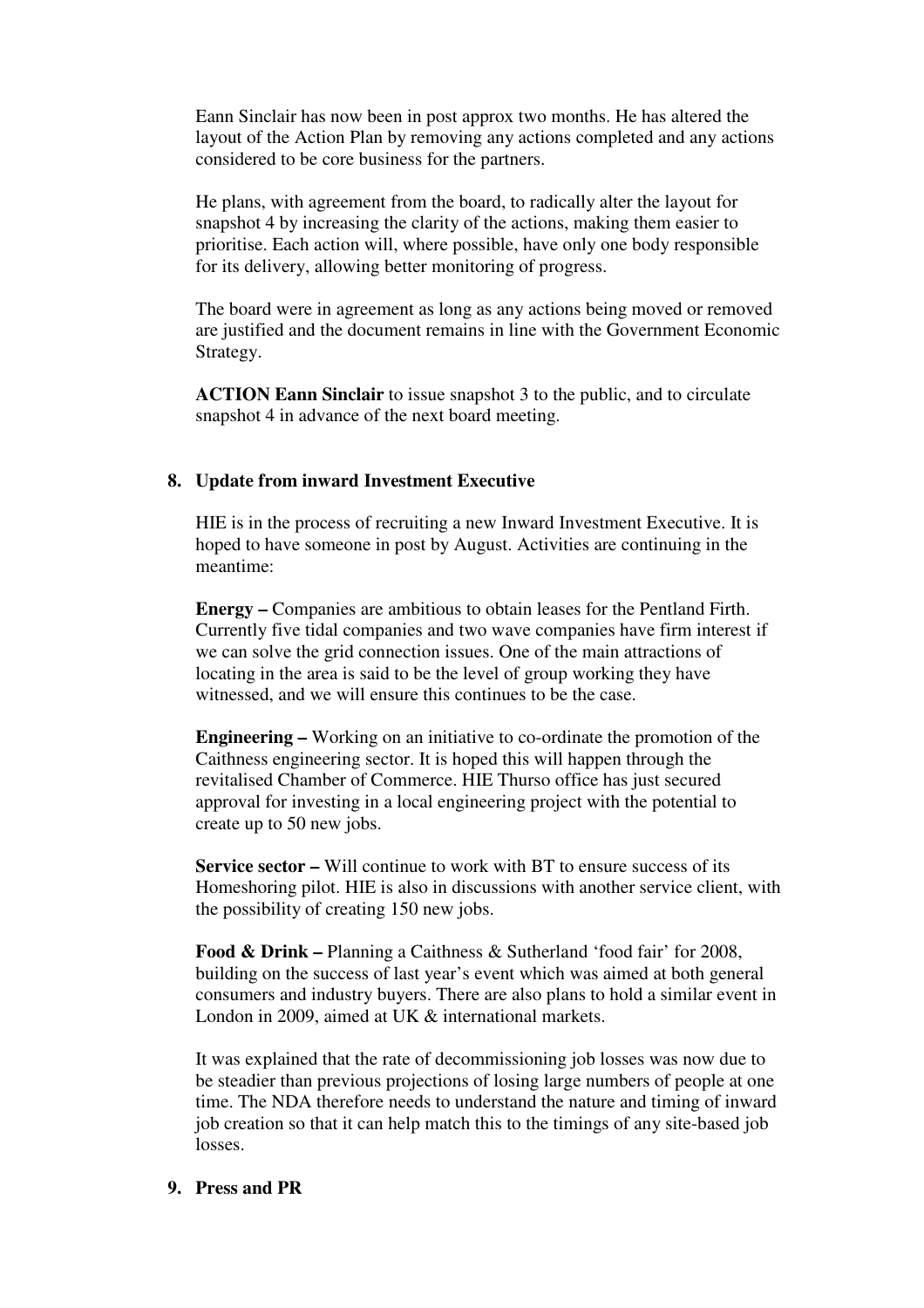The importance of communication has already been noted.

Within a fortnight a newsletter for the Caithness and North Sutherland community should be issued. This is the first step for regular, clear engagement with stakeholders.

Online presence needs to be improved, to allow the public quicker access to information on the Partnership's activities, and to allow better interaction (via electronic feedback, for example).

It would be useful for Sir Anthony to receive any press reports. **ACTION Eilidh Gunn** to collate HIE press reports and liaise with June Love of NDA and Gordon Fyfe of THC to send to Sir Anthony.

It was also suggested that it is important to have Eann Sinclair and the Inward Investment Executive seen by the public as they have powerful messages to get out. Perhaps should consider doing a presentation at the local ward forums of the Highland Council.

#### **10. Any other business**

**Caithness Conference –** the conference is to be more of an exhibition format rather than a lecture-style event. This will allow members of the public to come to one site and meet staff undertaking the key projects in a "marketplace" atmosphere. There will also be the opportunity to hear specific presentations on projects during the day. It will be a full day event, any board members attending are recommended to travel up the day before.

Three senior Scottish Government cabinet ministers are showing support by coming to Caithness – Richard Lochhead in July, Jim Mather in August and the First Minister, Alex Salmond in September.

A budget for the Programme Manager to work with needs to be looked at. **ACTION Eann Sinclair** to draw up costings for budget for all planned activities.

Sir Anthony's movements:

Meeting with Jim Mather  $20<sup>th</sup>$  August. Meeting with Prince Charles at Balmoral in August Planning to see Lord Maclennan **ACTION Eann Sinclair** to brief Sir Anthony on arts. Meeting Simon Middlemas, DSRL, 18<sup>th</sup> June

**Date of next meetings –**  $30<sup>th</sup>$  Sep and  $5<sup>th</sup>$  Dec.